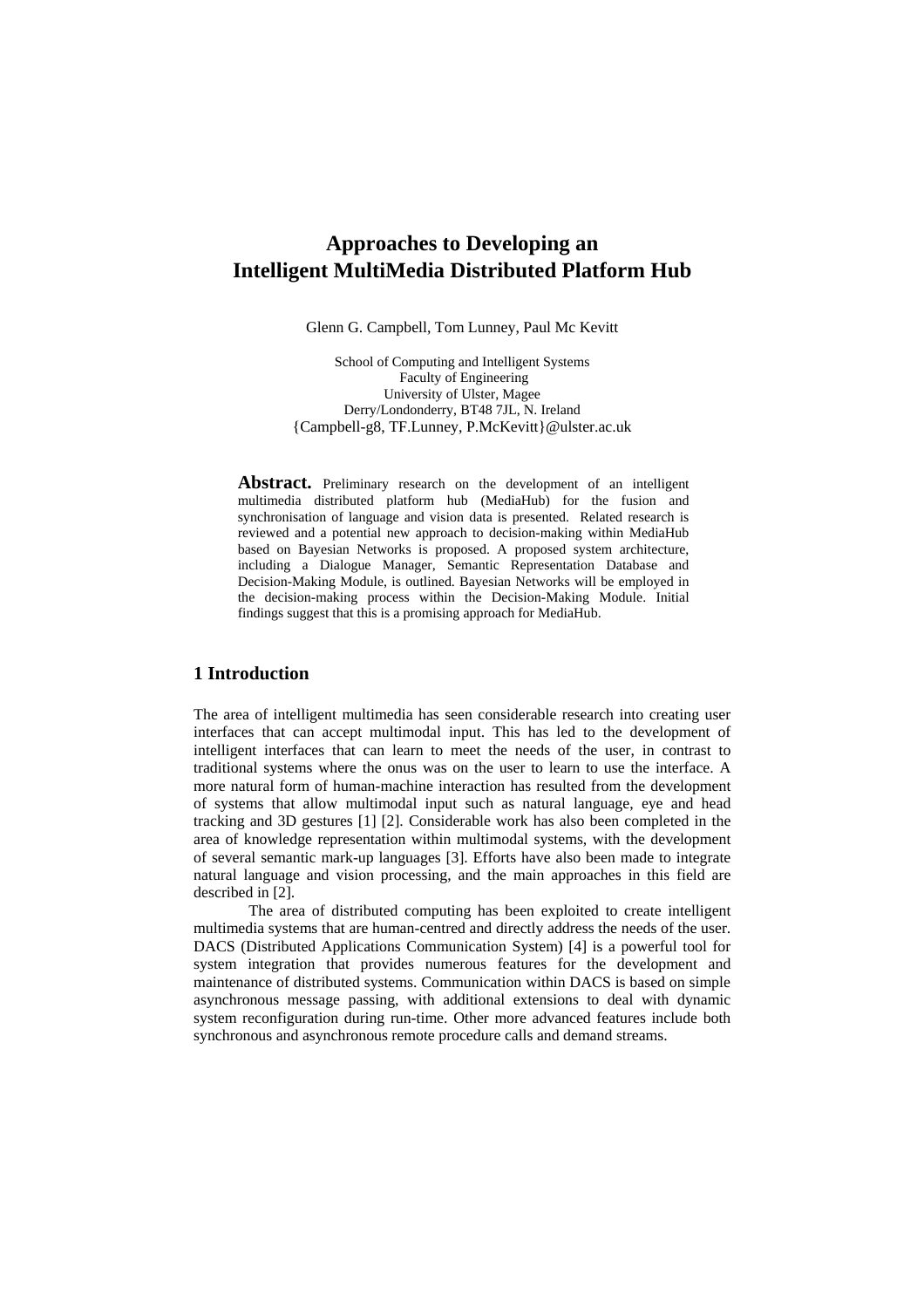#### **1.1 Objectives of MediaHub**

 The principle aim of this research is to develop an intelligent multimedia distributed platform hub (MediaHub) for the fusion and synchronisation of multimodal information, specifically language and vision data. The primary objectives are to:

- Interpret/generate semantic representations of multimodal input/output.
- Perform fusion and synchronisation of multimodal data (decision-making).
- Implement and evaluate MediaHub, a multimodal platform hub with a potential new approach to decision-making.

It is envisaged that MediaHub will be tested as a plug-in within an existing multimodal platform such as CONFUCIUS [5] using multimodal input/output data.

 Next, section 2 reviews research related to the development of MediaHub. Then, section 3 focuses on multimodal semantic representation. Section 4 discusses decision-making within MediaHub. Section 5 presents the proposed system architecture of MediaHub, while section 6 provides a conclusion and discussion of the future development of MediaHub.

# **2 Related Research**

 This section gives a review of related research that is relevant to the design and implementation of MediaHub. Section 2.1 provides a review of the area of distributed processing, whilst section 2.2 looks at existing multimodal distributed platforms.

#### **2.1 Distributed Processing**

Recent advances in the area of distributed systems have seen the development of several software tools for distributed processing. These tools are utilised in the creation of a range of distributed platforms. The Open Agent Architecture (OAA) [6] is a general-purpose infrastructure for creating systems that contain multiple software agents. OAA allows such agents to be developed in different programming languages and run on different platforms. All agents interact using the Interagent Communication Language (ICL). ICL is a logic-based declarative language used to express high-level, complex tasks and natural language expressions. JATLite [7] incorporates a set of Java packages that enable multi-agent systems to be constructed using Java. JATLite provides a Java agent platform that uses the KQML (Knowledge Query and Manipulation Language) Agent Communication Language (ACL) [8] for inter-agent communication. KQML is a message format and message-handling protocol used to support knowledge sharing among agents.

 .NET [9] is the Microsoft Web services strategy that allows applications to share data across different operating systems and hardware platforms. The web services provide a universal data format that enables applications and computers to communicate with one another. Based on XML, the web services allow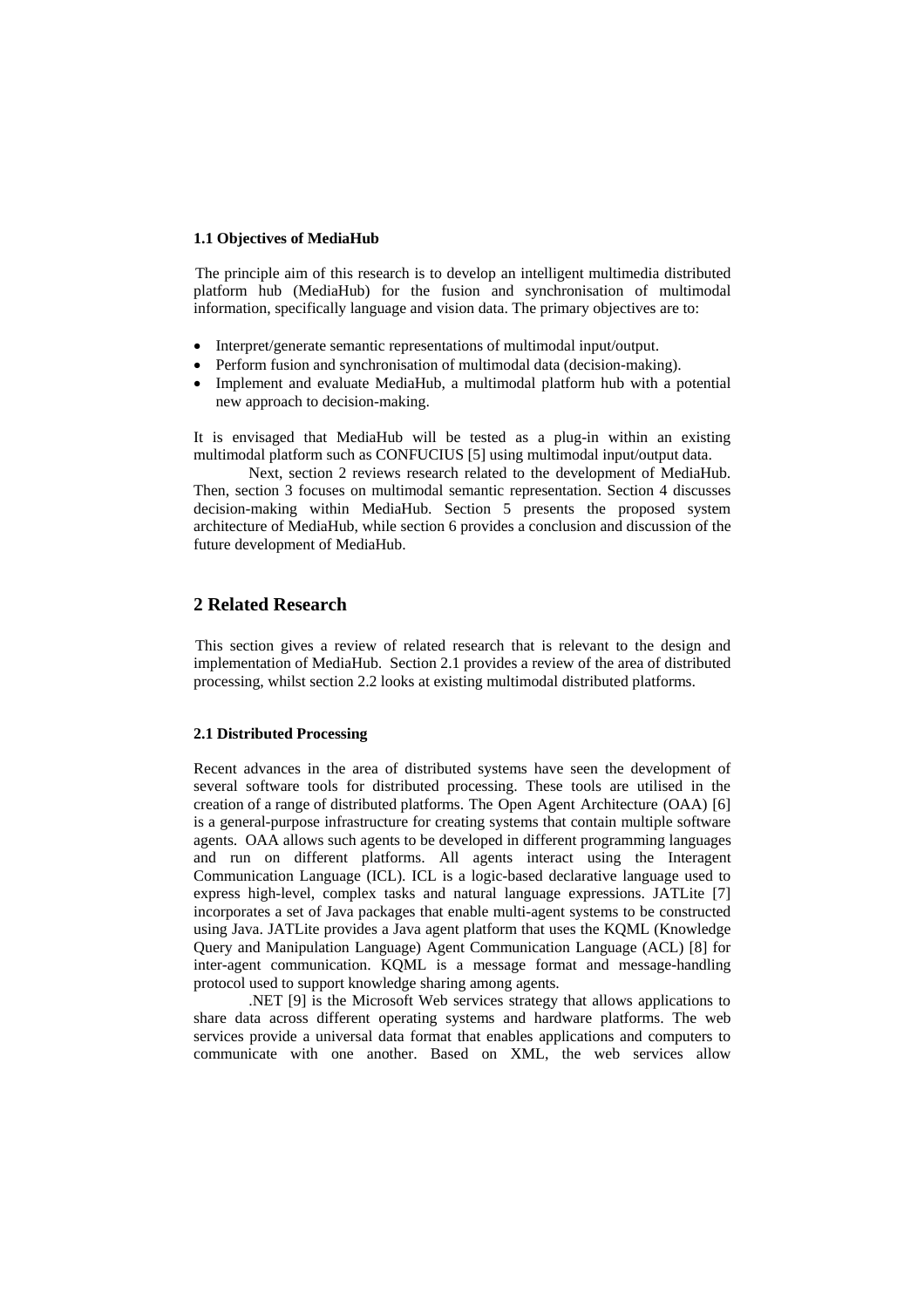communication across platforms and operating systems, irrespective of what programming language is used to write the applications. CORBA [10] is a specification released by the Object Management Group (OMG). A major component of CORBA is the Object Request Broker (ORB), which delivers requests to objects and returns results back to the client. The operation of the ORB is completely transparent to the client, i.e. the client doesn't need to know where the objects are, how they communicate, how they are implemented, stored or executed. CORBA uses the Interface Description Language (IDL), with syntax similar to C++, to describe object interfaces.

#### **2.2 Multimodal Platforms**

Numerous intelligent multimedia distributed platforms currently exist. With respect to these platforms, of particular interest to the design of MediaHub are their methods of semantic representation, storage and decision-making (fusion and synchronisation).

Ymir [11] is a computational model for creating autonomous creatures capable of human-like communication with real users. Ymir represents a distributed, modular approach that bridges between multimodal perception, decision and action in a coherent framework. The modules within Ymir are divided into four process collections. The Reactive Layer operates on relatively simple data. The Process Control Layer controls the global aspects of the dialogue and manages the communicative behaviour of the agent. The Content Layer hosts the processes that interpret the content of the multimodal input and generate suitable responses. The Action Scheduler within Ymir is used to coordinate appropriate actions. There are three main blackboards implemented in Ymir, and communication is achieved via message passing. The first blackboard, called the Functional Sketchboard, is primarily used for information exchange between the Reactive Layer and the Process Control Layer. The second blackboard is called the Content Blackboard. This deals with communication between the Process Control Layer and the Content Layer. The messages that are posted on the Content Blackboard are less time-critical than those on the Functional Sketchboard. The third blackboard is called the Motor Feedback Blackboard and is used to keep track of which part of a stream of actions is currently being planned or carried out by the Action Scheduler. Within the Ymir architecture, a prototype interactive agent called Gandalf has been created. Gandalf is capable of fluid turn-taking and dynamic sequencing.

 CHAMELEON [12] is a platform for developing intelligent multimedia applications that makes use of DACS for process synchronisation and intercommunication. The hub of CHAMELEON consists of a dialogue manager and a blackboard. The role of the blackboard is to keep track of interactions over time, using frames for semantic representation. The architecture of CHAMELEON is shown in Fig. 1. CHAMELEON consists of ten modules, mostly programmed in C and C++, which are glued together by the DACS communications system. The blackboard and dialogue manager form the kernel of CHAMELEON. The blackboard stores the semantic representations produced by the other modules, keeping a history of all interactions. Communication between modules is achieved by exchanging semantic representations between themselves or the blackboard.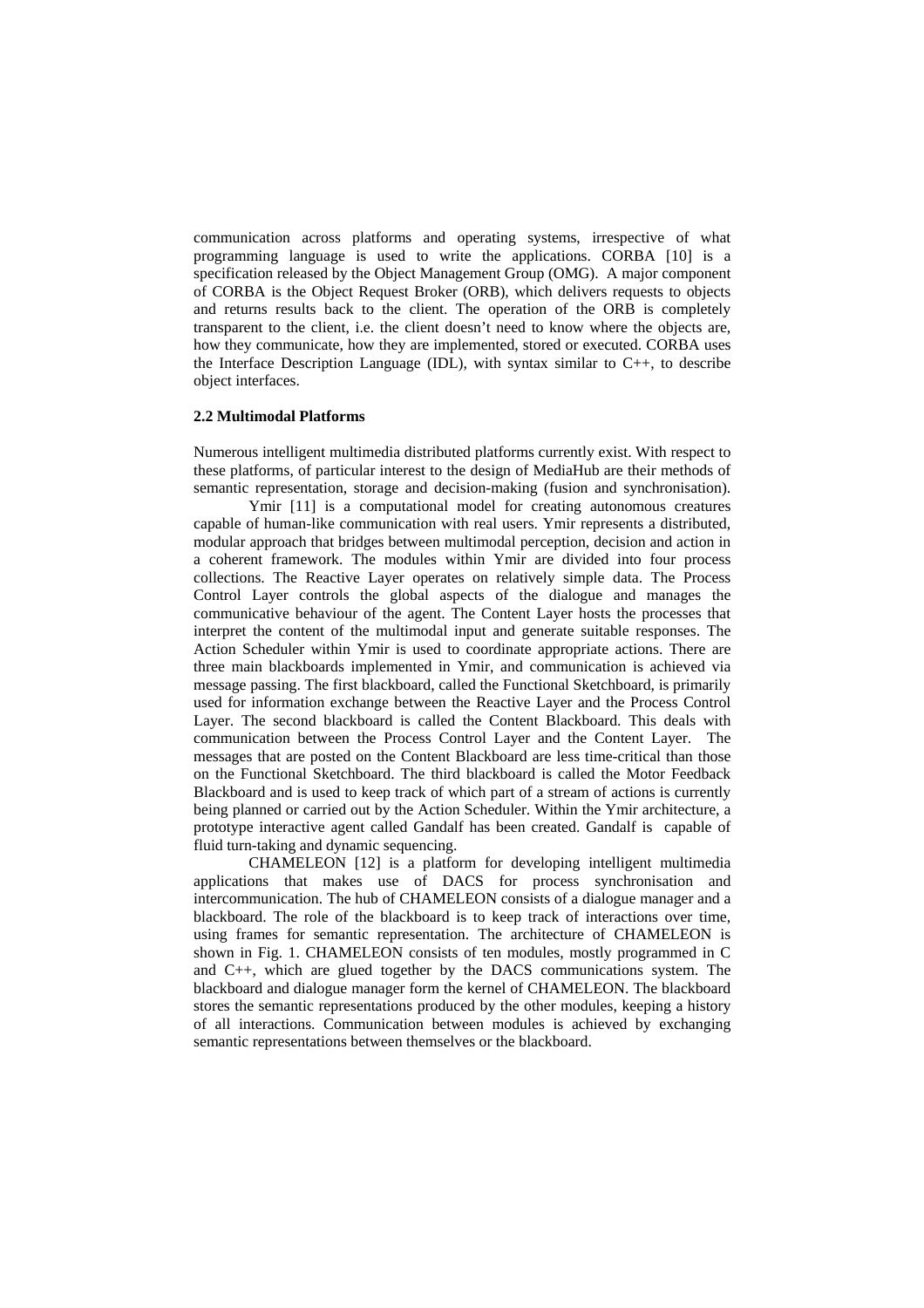

**Fig. 1.** Architecture of CHAMELEON [12]

SmartKom [13] is a multimodal dialogue system that is being developed to help overcome the problems of interaction between people and machines. SmartKom focuses on developing multimodal interfaces for applications in the home, public and mobile domains. The system uses a combination of speech, gestures and facial expressions to facilitate a more natural form of human-computer interaction, allowing face-to-face interaction with its conversational agent Smartakus. For example, in the public domain, the user can allocate the task of finding a library to Smartakus. MIAMM [14] is an abbreviation for Multidimensional Information Access using Multiple Modalities. The aim of the MIAMM project is to develop new concepts and techniques that will facilitate fast and natural access to multimedia databases using multimodal dialogues.

#### **3 Multimodal Semantic Representation**

One of the central questions in the development of intelligent multimedia or multimodal systems is what form of semantic representation should be used. The term 'semantic representation' refers to the method employed to represent the meaning of media representation [3]. This semantic representation must support interpretation and generation, multimodal input and output and a variety of semantic theories. The majority of the work in multimodal systems employs either frames or XML as the method of semantic representation. A review follows of both these approaches.

#### **3.1 Frames**

A frame is a collection of attributes with associated values that represent some real world entity. Minsky [15] first introduced frames as a method of semantically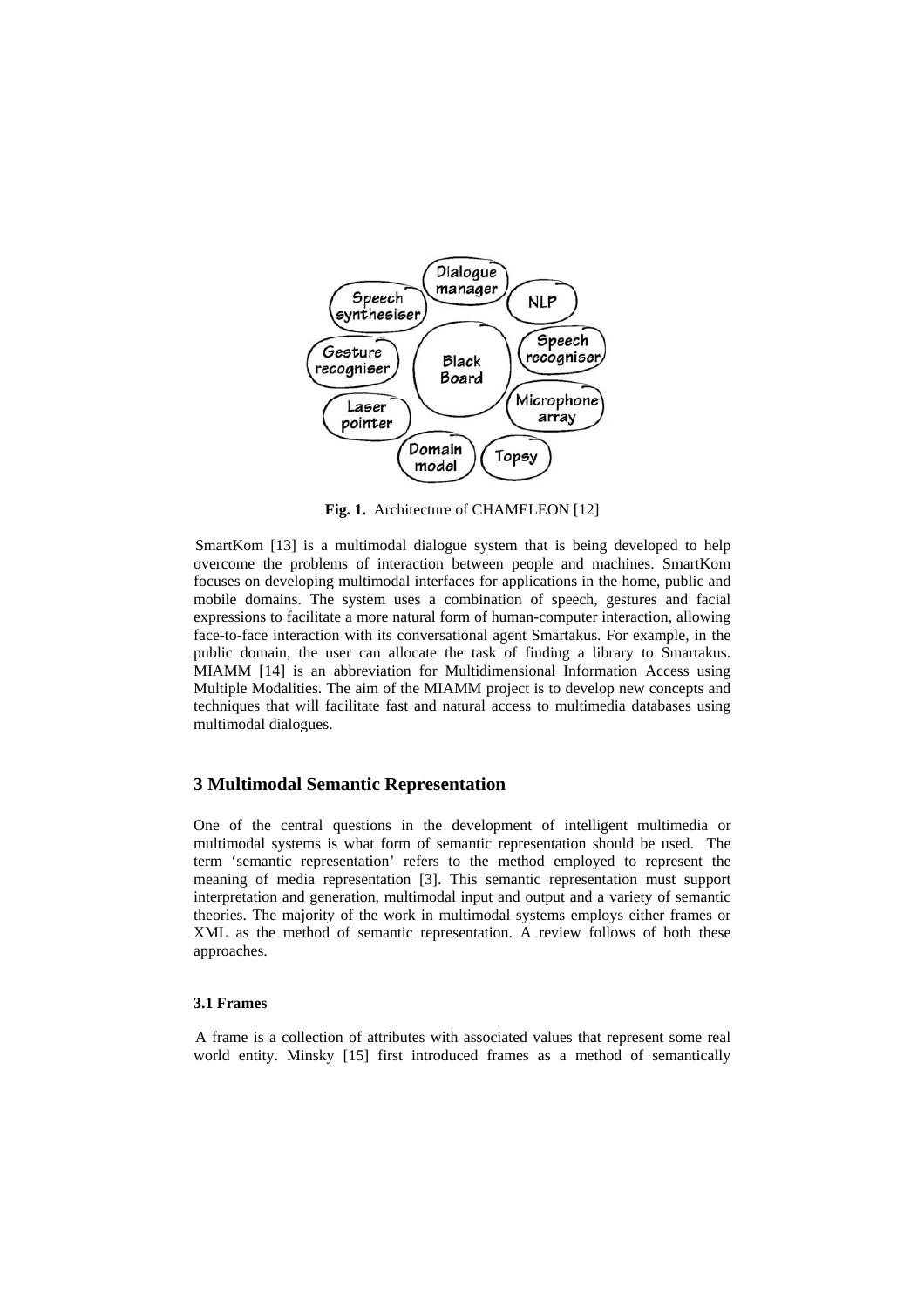representing situations in order to facilitate decision-making and reasoning. The idea of frames is based on human memory and the psychological view that, when faced with a new problem, humans select an existing frame (remembered framework) and adapt it to fit the new situation by changing appropriate details. Although frames have limited capabilities on their own, a frame system provides a powerful mechanism for encoding information to support reasoning and decision-making. Frames can be used to represent concepts, including real world objects, for example "the village of Dromore". The frames used to represent each concept have slots which represents the attributes of the concept. Frame-based methods of semantic representation are implemented in Ymir [11] and CHAMELEON [12]. Fig. 2 shows an example of the frame semantic representation that is utilised in CHAMELEON. The example frame in Fig. 2 illustrates how speech and gesture input are represented using input frames in the CHAMELEON platform. Note that although the syntax and structure of frames will vary from system to system, the basic idea of knowledge representation will remain the same.

> [SPEECH-RECOGNISER UTTERANCE:(Point to Hanne's office) INTENTION: instruction! TIME: timestamp] **IGESTURE** GESTURE: coordinates (3, 2) INTENTION: pointing TIME: timestamp]

Fig. 2. Example frame from CHAMELEON [12]

#### **3.2 XML**

 Besides frames, the other most popular method of semantic representation in multimodal systems is XML (eXtensible Mark-up Language). XML, created by W3C (World Wide Web Consortium) [16], is a derivative of SGML (Standard Generalised Mark-up Language). XML was originally designed for use in large-scale electronic publishing but is now used extensively in the exchange of data via the web. XML documents contain both parsed and unparsed data, with the former being either markup or character data (data between a pair of start and end mark-ups). The mark-up encodes a description of the storage layout and logical structure of the document. A mechanism is provided within XML that allows constraints to be imposed on the storage layout and logical structure. The main purpose of XML is to provide a mechanism that can be used in the mark-up and structuring of documents. XML is different to HTML in that tags are only used within XML to delimit pieces of data. The interpretation of the data is left completely to the application that reads it. Another advantage of using XML is that it is possible to easily create new XML tags. With respect to semantic representation, SmartKom [13] and MIAMM [14] both use an XML-based method of semantic representation. It is common that a derivative of XML is used for semantic representation. For example, SmartKom uses an XMLbased mark-up language, M3L (MultiModal Markup Language), to semantically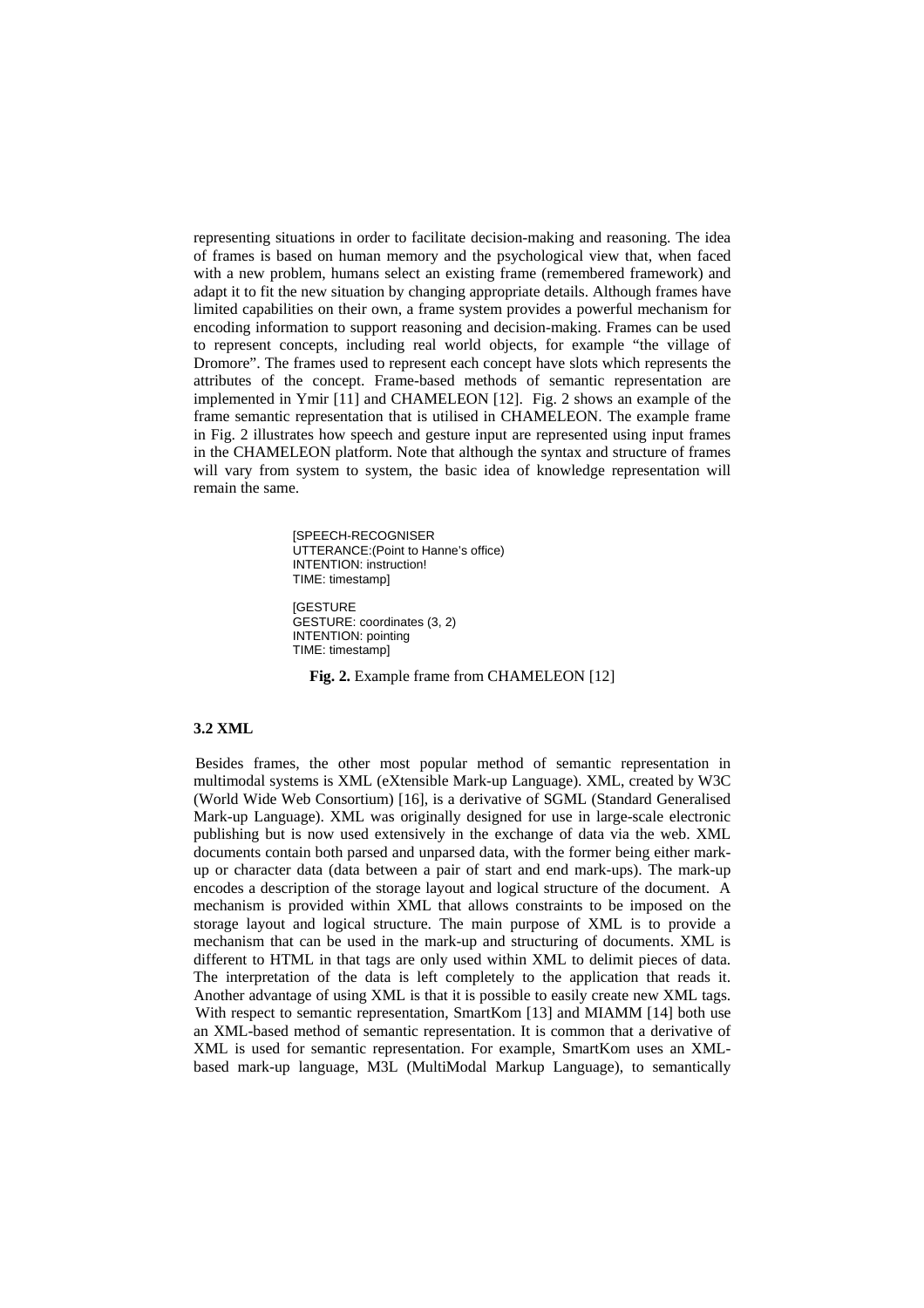represent information passed between the various components of the platform. An example of M3L is shown in Fig. 3. The M3L code in Fig. 3 is used to present a list of TV broadcasts to the user in response to a user-request. The exchange of information within MIAMM is also facilitated through a derivative of XML called MMIL (Multi-Modal Interface Language). Any programming language can manipulate data in XML and a range of middleware technology exists for managing data in XML format.



#### **4 Decision-Making within MediaHub**

The aim of this research is to develop a multimodal platform hub (MediaHub) which will use a potential new approach to decision-making over language and vision data. We will now consider the types of decisions that MediaHub will be required to make. Essentially these can be divided into two main categories:

- Decisions relating to input
- Decisions relating to output

With regard to decisions concerning input, these can be further categorised into the following three areas:

- Determining the semantic content of the input.
- Fusing the semantics of the input. That is, fuse the semantics of the language input such as "Whose office is this?" with the visual input (i.e. the pointing information/data) [12].
- Resolving any ambiguity at the input.

An example of ambiguity at the input could be if the user points three times while saying "Show me the best route from this office to this office" [12]. Here,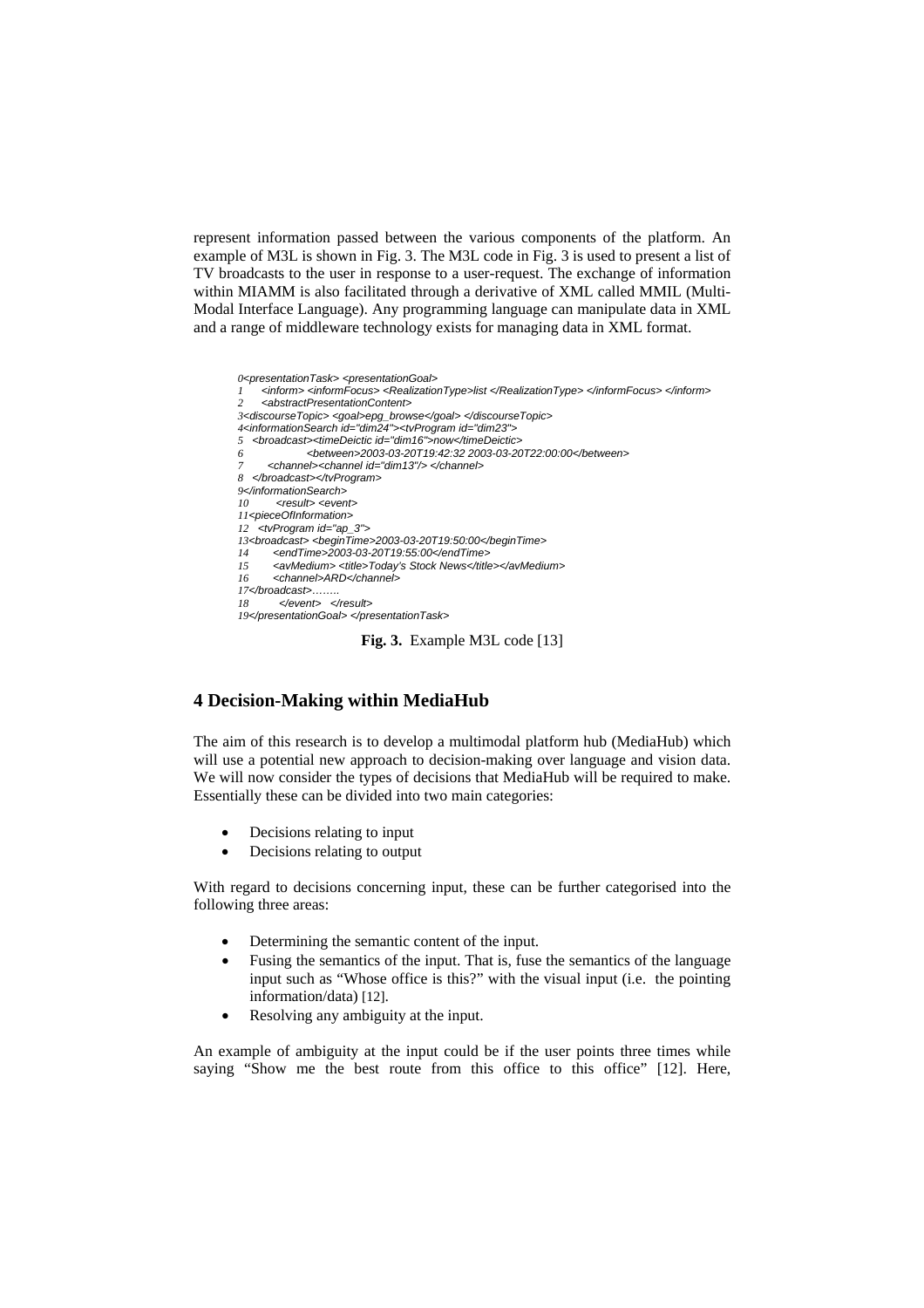synchronisation (e.g. using timestamps) could be used to determine which two offices the user is referring to. Another example could be in an industrial environment where a control technician points at two computer consoles saying "Copy all files from the 'process control' folder of this computer to a new folder called 'check data' on that computer." In this example, synchronisation of the visual and audio input may be needed to determine which two computers the control technician is referring to. Resolving ambiguity at the input will be a key objective for the decision-making component of MediaHub.

 In relation to decisions at the output, synchronisation issues could arise in order to match, for example, a laser movement with a speech output. As is the case in CHAMELEON [12], a statement of the form "This is the best route from Paul's office to Tom's office" may need to be synchronised with the laser output tracing the route between the two offices. A decision may also need to be made on what is the best modality to use at the output (i.e. language or vision?). For example, the directions from one office to another may be best presented visually using a laser, while a response to a user's query may be better presented using natural language output. Another example could be when the driver of a car asks an in-car intelligent system for directions to the nearest petrol station. Here the system could respond by presenting a map to the driver or by dictating directions using speech output. The system response in this case would depend on whether or not the car was moving. If the car is stopped in a lay-by, the response could be given to the user via the map. If however the car is moving (i.e. the drivers eyes are pre-occupied on the road), then the system would respond using speech output. Of course, there are numerous other possible decisions that will be needed in relation to multimodal input and output in MediaHub. Ultimately, the decisions required in MediaHub will depend on its application. The ideal scenario for a multimodal platform hub is that it will be capable of making all possible decisions that could be required in a multimodal system.

# **5 System Architecture**

 MediaHub will be an intelligent multimedia distributed platform hub for the fusion and synchronisation of language and vision data. MediaHub's proposed architecture is shown in Fig. 4.

The key components of MediaHub are:

- Dialogue Manager
- Semantic Representation Database
- Decision-Making Module

The role of the Dialogue Manager is to facilitate the interactions between all components of the platform. It will act as a blackboard module, with all communication between components achieved via the Dialogue Manager. It will also be responsible for the synchronisation of the multimodal input and output. The Semantic Representation Database in MediaHub will be responsible for holding semantic representations of the multimodal input. Several options exist for semantic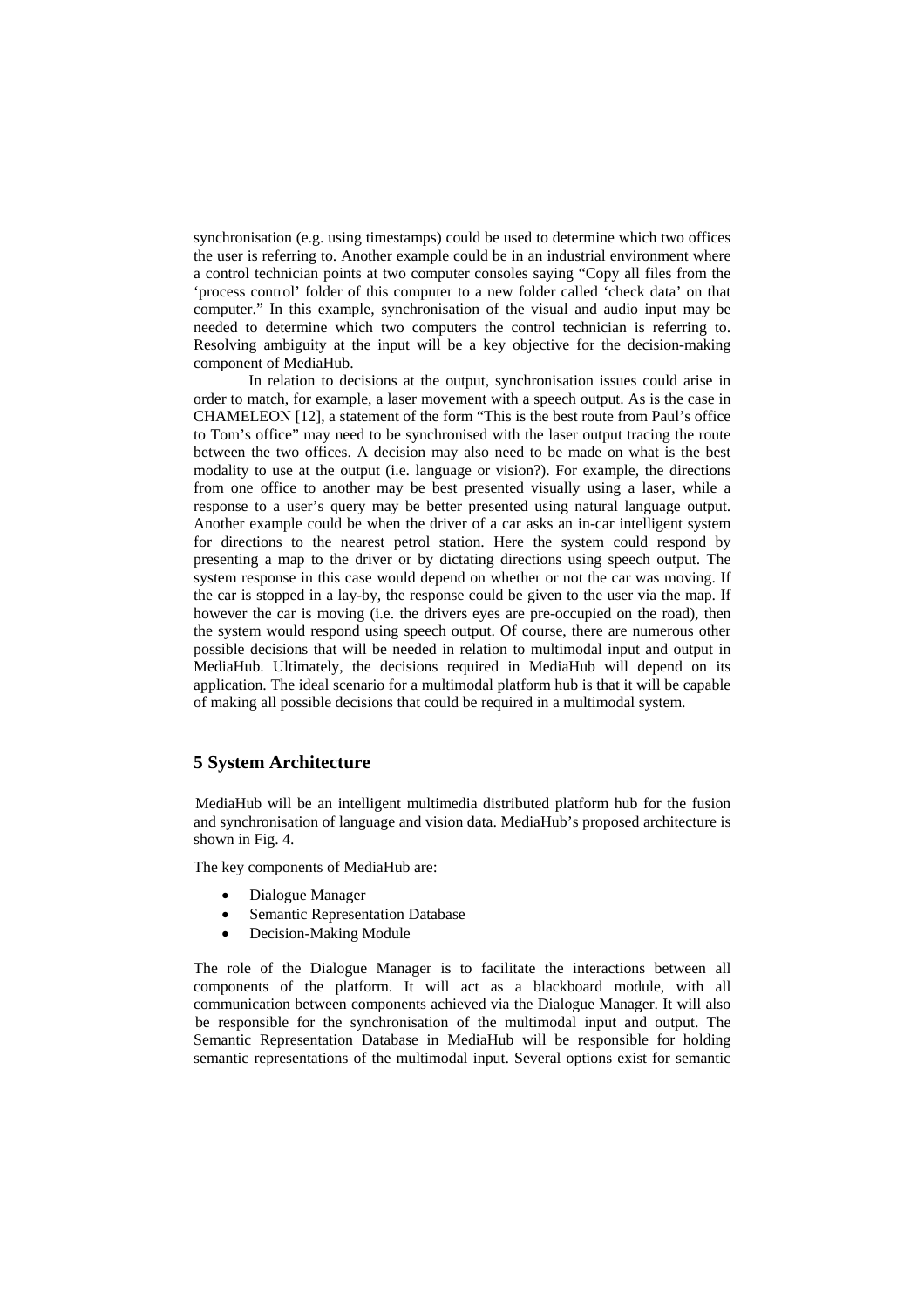representation including  $XHTML + V$  [17], the Synchronised Multimedia Integration Language (SMIL) [18], EMMA (Extensible MultiModal Annotation mark-up language) [19] and the Web Ontology Language (OWL) [20]. The Decision-Making Module will employ Bayesian Networks [21] for decision-making. With regard to multimodal input and output, existing input/output data structures will be assumed.



**Fig. 4.** Architecture of MediaHub

## **6 Conclusion and Future Work**

The objectives of MediaHub, in providing a distributed platform hub for the fusion and synchronisation of language and vision data, have been defined. A review of various existing distributed systems and multimodal platforms has given an insight into recent advances and achievements in the area of intelligent multimedia distributed computing. The various existing methods of multimodal semantic representation, storage and decision-making, which will be of critical importance in the development of MediaHub, were also discussed. The area of Bayesian Networks has been considered with regard to the use of Bayesian decision-making in MediaHub. This provides a potential new approach to decision-making over language and vision data.

The development of MediaHub is in its infancy. Key decisions that lie ahead relate to the method of semantic representation, semantic storage, communication and decision-making. Several implementations of XML could be used by the Semantic Representation Database. XHTML + Voice and other XML-based languages such as SMIL and EMMA will be considered. OWL is also being investigated with regard to its potential use for semantic representation within MediaHub. Further analysis of distributed processing tools, such as OAA and .NET, will also be performed before a final decision on MediaHub's implementation is made.

A major focus of the future development of MediaHub will be in the area of decision-making over multimodal data. The HUGIN software tool [21], a tool for implementing Bayesian Networks as CPNs, is currently being investigated for its potential to provide MediaHub with decision-making capabilities. Hugin offers an API which is implemented in the form of a library written in the C, C++ and Java programming languages. The API can be used like any other library and can be linked to applications, allowing them to implement Bayesian decision-making.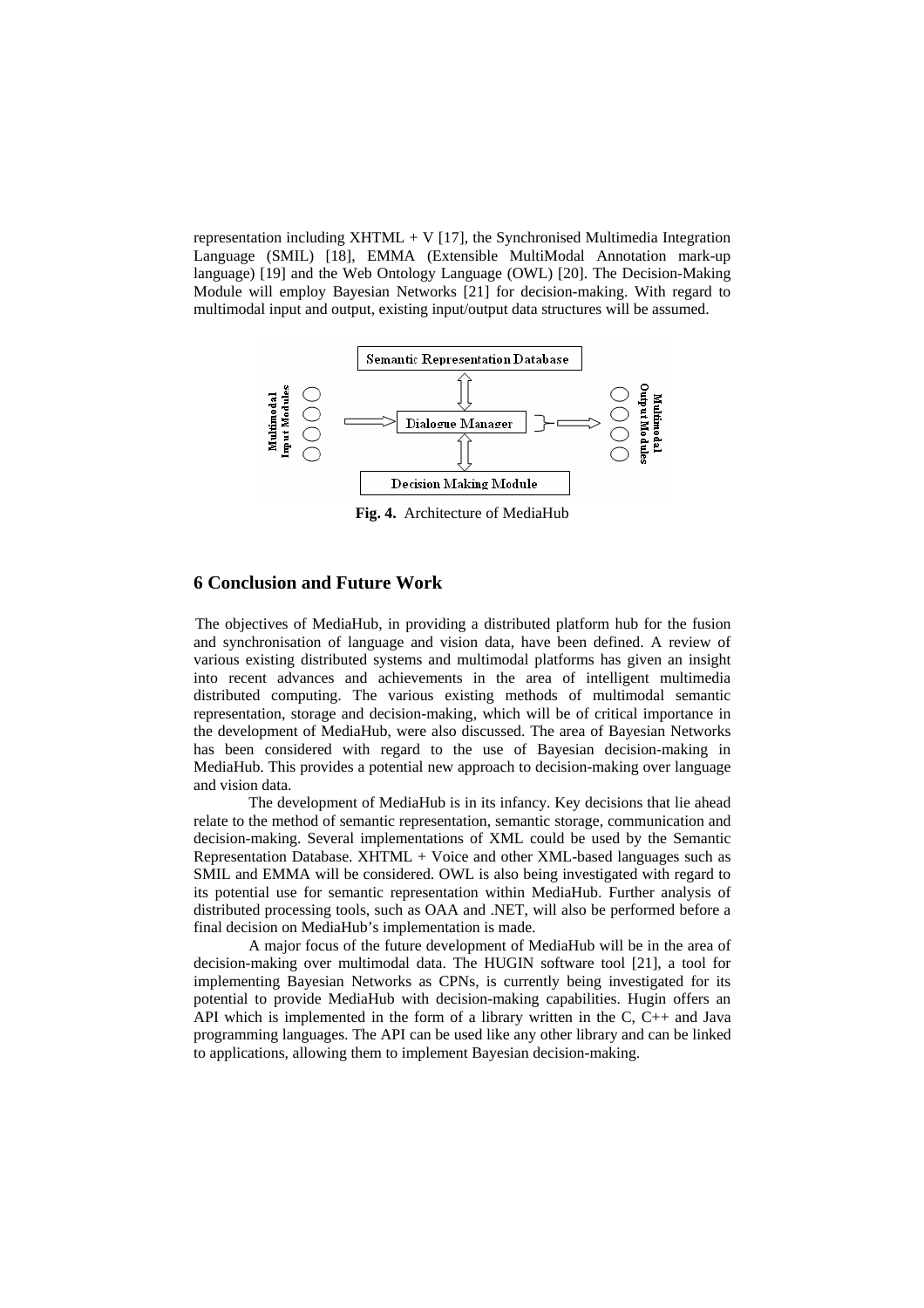In conclusion, this paper provides a summary of issues relating to the development of an intelligent multimodal distributed platform hub and presents the proposed future development of MediaHub.

## **References**

- 1. Maybury, M.T. (Ed.): Intelligent Multimedia Interfaces. Menlo Park: AAAI/MIT Press (1993)
- 2. Mc Kevitt, P. (Ed.): Integration of Natural Language and Vision Processing (Vols I-IV). London, U.K.: Kluwer Academic Publishers (1995)
- 3. Mc Kevitt, P.: MultiModal semantic representation. In Proceedings of the SIGSEM Working Group on the Representation of MultiModal Semantic Information, First Working Meeting, Fifth International Workshop on Computational Semantics (IWCS-5), Harry Bunt, Kiyong Lee, Laurent Romary, and Emiel Krahmer (Eds.), Tilburg University, Tilburg, The Netherlands, January, 1-16 (2003)
- 4. Fink, G.A., Jungclaus, N., Kummert, F., Ritter, H., Sagerer, G.: A Distributed System for Integrated Speech and Image Understanding. International Symposium on Artificial Intelligence, Cancun, Mexico, 117-126 (1996)
- 5. Ma, M., Mc Kevitt, P.: Semantic representation of events in 3D animation. In Proceedings of the Fifth International Workshop on Computational Semantics (IWCS-5), Harry Bunt, Ielka van der Sluis and Roser Morante (Eds.), 253-281. Tilburg University, Tilburg, The Netherlands, January (2003)
- 6. Cheyer, A., Julia, L., Martin, J.C.: A Unified Framework for Constructing Multimodal Experiments and Applications. In Proceedings of CMC '98: Tilburg, The Netherlands, 63-69 (1998)
- 7. Kristensen, T.: T Software Agents In A Collaborative Learning Environment. In International Conference on Engineering Education, Oslo, Norway, Session 8B1, 20-25, August (2001)
- 8. Finin, T, Fritzson, R., Mc Kay, D., Mc Entire, R.: KQML as an Agent Communication Language. In Proceedings of the 3rd International Conference on Information and Knowledge Management CIKM '94, Gaithersburg, MD, USA, 456-463 (1994)
- 9. Fay, D.Q.M.: An architecture for distributed applications on the internet: Overview of Microsoft's .net platform. In 17th International Parallel and Distributed Processing Symposium, 7-14, Nice, France, April (2003)
- 10. Vinoski, S.: Distributed object computing with CORBA. C++ Report, Vol. 5, No. 6, July/August, 32-38 (1993)
- 11. Thórisson, K.R.: A Mind Model for Multimodal Communicative Creatures & Humanoids. In International Journal of Applied Artificial Intelligence, Vol. 13 (4-5), 449-486 (1999)
- 12. Brøndsted, T., Dalsgaard, P., Larsen, L.B., Manthey, M., Mc Kevitt, P., Moeslund, T.B., Olesen, K.G.: The IntelliMedia WorkBench - An Environment for Building Multimodal Systems. In Advances in Cooperative Multimodal Communication: Second International Conference, CMC '98, Tilburg, The